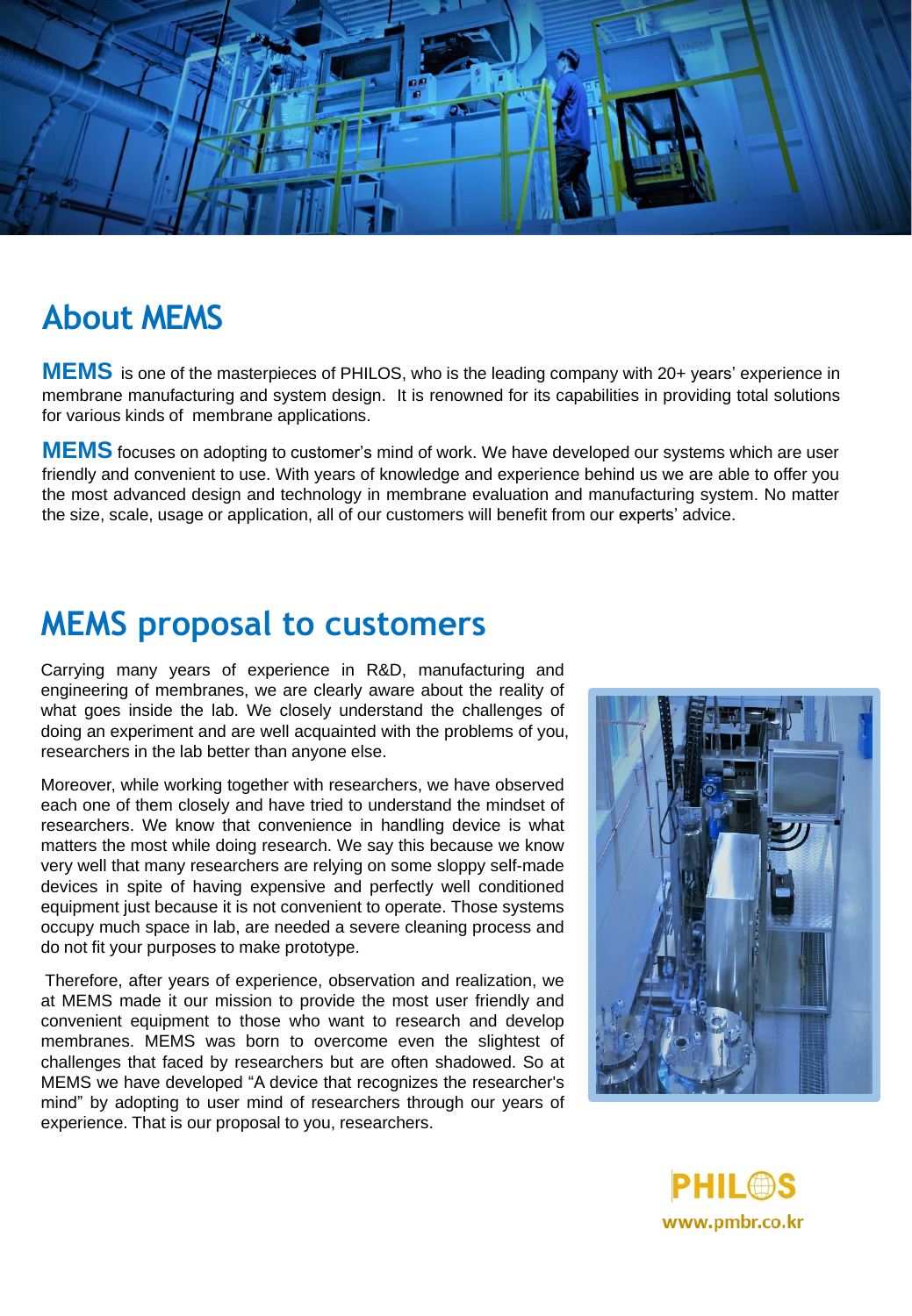# **About PHILOS**

Established in 2002, PHILOS is a leading membrane manufacturing company in Korea offering varieties of products such as; membrane modules(UF, MF and MBR), membrane systems for separation and concentration, and even membrane evaluation and manufacturing systems(MEMS). It has also been commercializing and distributing portable membrane water purifiers as appropriate technologies to underserved community ([www.wellspring.kr](http://www.wellspring.kr/)). PHILOS is a research-oriented professional company who can offer specified designs and solutions to researchers as far as membrane technology. PHILOS has been recognized as Innobiz certified company by the government of Korea. It also has secured two ISO certification; ISO 9001 and ISO 14001 certifications for specializing in developing parts and materials.



The visionary leader and CEO of PHILOS; Dr. Jeong-Hak Kim, has always challenged and pushed the company's boundary to strive for better and brighter tomorrow. Besides handling the company, Dr. Kim has been also leading and guiding 2500 corporate members of KISTI (Korea Institute of Science and Technology Information) as a chairman. He is also the current vice president of The Membrane Society of Korea, and the Scientists and Engineers Without Borders (SEWB) which shows his dedication, passion, experience and leadership in the field of Science and engineering.









For more inquiries on business of PHILOS, please refer to www.pmbr.co.kr.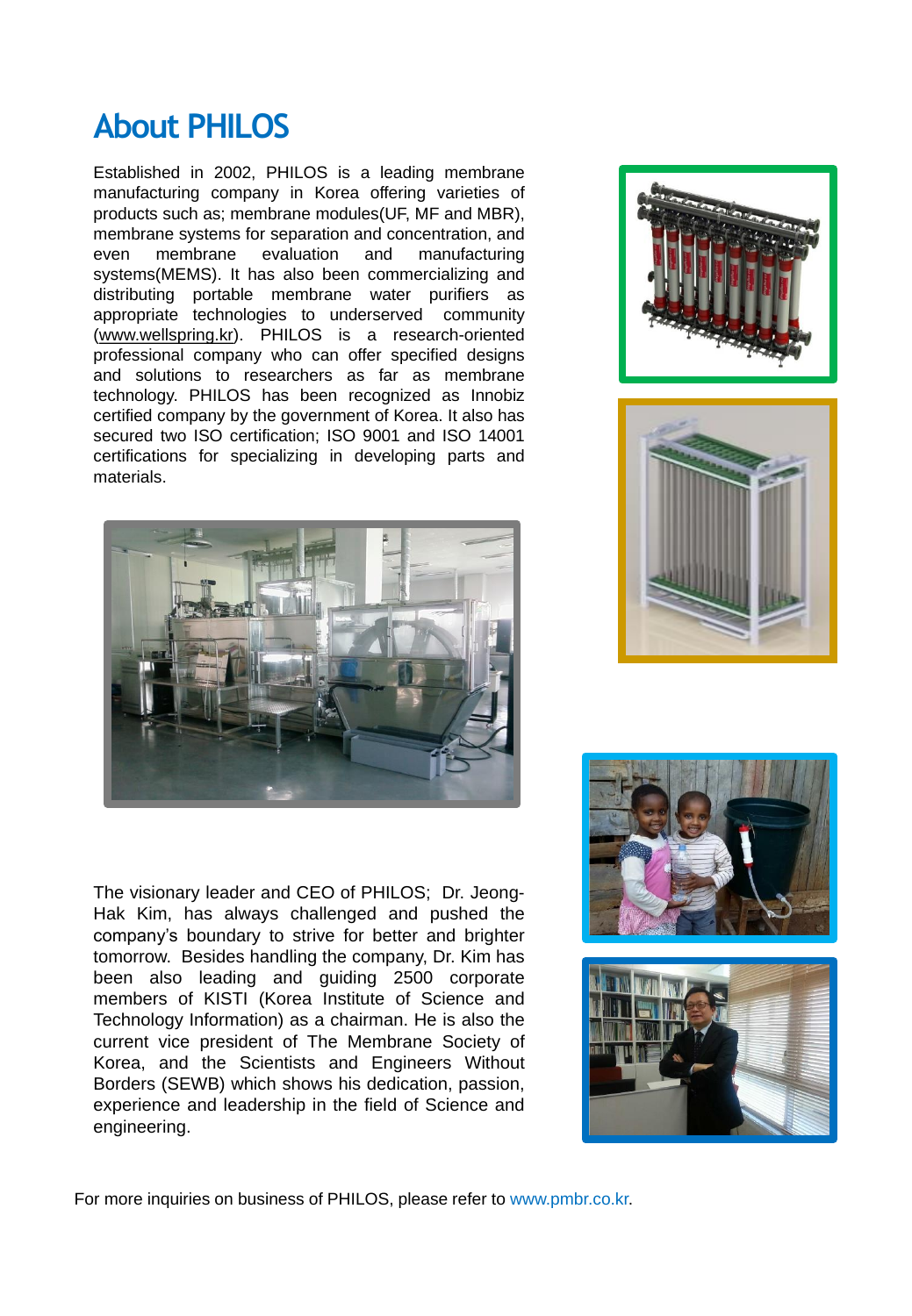# **Key Strength of PHILOS**

PHILOS is the only company in the world that designs, builds, and trades membrane manufacturing facilities, while producing membrane. It also offers the choice of technology transfer (production technology, facility and know-how), too.

PHILOS is a pioneer in satisfying user's convenience as far as membrane evaluation and manufacturing technology.

PHILOS has delivered more than 150 pilot scale membrane manufacturing and production facilities across the globe so far. It holds the world's leading membrane manufacturing ideas after working with diverse consumers and technologies for long periods of time.







#### **Overseas business**

After leaving years of strong footprint in the membrane business, PHILOS has definitely been able to make its place in the international market. Besides offering the cutting edge technology, competitive price and highly valued membrane related products, our international customers are mainly happy and satisfied with us because of our great customer service, technical cooperation, reliability, virtue and punctuality in delivery of products.

PHILOS believes in making its customer's happy and they are happy when their needs are met. So in order to understand our customer's need in depth, we usually communicate via video conferencing, direct phone call or even text through other SNS platforms like WhatsApp or LinkedIn. This smooth customer service and technical conversation helps build trust and a good long lasting relationship with our customers hence making the trade between the overseas customers and PHILOS rarely a one-time deal.

In case of technical service, PHILOS not only facilitates its customers with delivering tested quality products/ equipment but it also assists in easy transport and installation through its compact designs, well packaging and video manuals which will help them to easily overcome any technical difficulty.